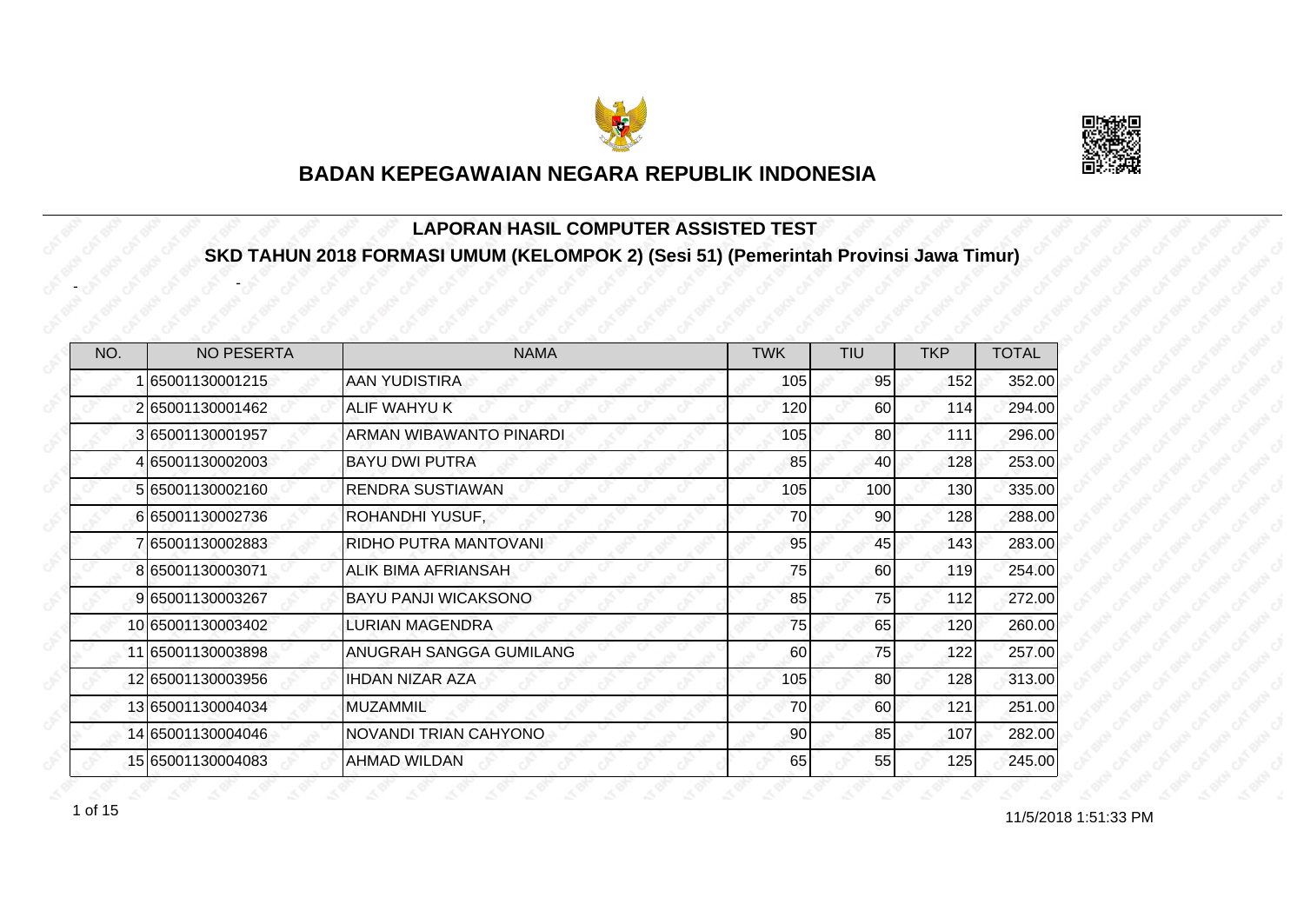



|  | 16 65001130004106 | <b>SANDI TRI YUNIAR</b>      | 95  | 65  | 94  | 254.00 |
|--|-------------------|------------------------------|-----|-----|-----|--------|
|  | 17 65001130004902 | <b>ABDUL LATIF SAIFULLOH</b> | 65  | 55  | 132 | 252.00 |
|  | 18 65001130004906 | ACHMAD BURHANUDDIN RABBANI   | 110 | 55  | 107 | 272.00 |
|  | 1965001130005319  | <b>FERY ANDRIAS SETIAWAN</b> | 65  | 55  | 107 | 227.00 |
|  | 20 65001130005321 | <b>HENDRICH SOFIANA</b>      | 85  | 55  | 134 | 274.00 |
|  | 21 65001130005372 | <b>MOCH. MUFID MURTADHO</b>  | 60  | 85  | 125 | 270.00 |
|  | 22 65001130006835 | TEDDY WAHYU PRATAMA          | 75  | 50  | 134 | 259.00 |
|  | 23 65001130006873 | TRI SUTRISNO                 | 80  | 85  | 131 | 296.00 |
|  | 24 65001130007930 | <b>AHMAD SUKENDI</b>         | 70  | 80  | 119 | 269.00 |
|  | 25 65001130007932 | <b>AKHMAD SYAMSI</b>         | 95  | 50  | 37  | 182.00 |
|  | 26 65001130007937 | <b>ANDRIK KUSUMO</b>         | 105 | 80  | 136 | 321.00 |
|  | 27 65001130008078 | <b>IMAM SYAFIT</b>           | 45  | 20  | 122 | 187.00 |
|  | 28 65001130008109 | <b>MUHAMMAD RIZAL</b>        | 70  | 70  | 113 | 253.00 |
|  | 29 65001130008112 | MUHAMMAD RIZKY MAULUDI       | 100 | 75  | 125 | 300.00 |
|  | 30 65001130008130 | <b>PRASOJO</b>               | 100 | 50  | 136 | 286.00 |
|  | 31 65001130008395 | <b>AGUS BUDI WAHYONO</b>     | 85  | 35  | 121 | 241.00 |
|  | 32 65001130008397 | AHDINA WAHYU PERDANA         | 100 | 105 | 138 | 343.00 |
|  | 33 65001130008399 | <b>ALFIAN EKA RAKHMAN</b>    | 90  | 75  | 134 | 299.00 |
|  | 34 65001130008413 | DENDY BANGUN PAMUNGKAS       | 85  | 105 | 121 | 311.00 |
|  | 35 65001130008423 | DHIMAS NURHABIB PERDANA      | 65  | 35  | 109 | 209.00 |
|  | 36 65001130008459 | <b>EKO SULISTYO</b>          | 65  | 45  | 129 | 239.00 |

11/5/2018 1:51:33 PM 2 of 15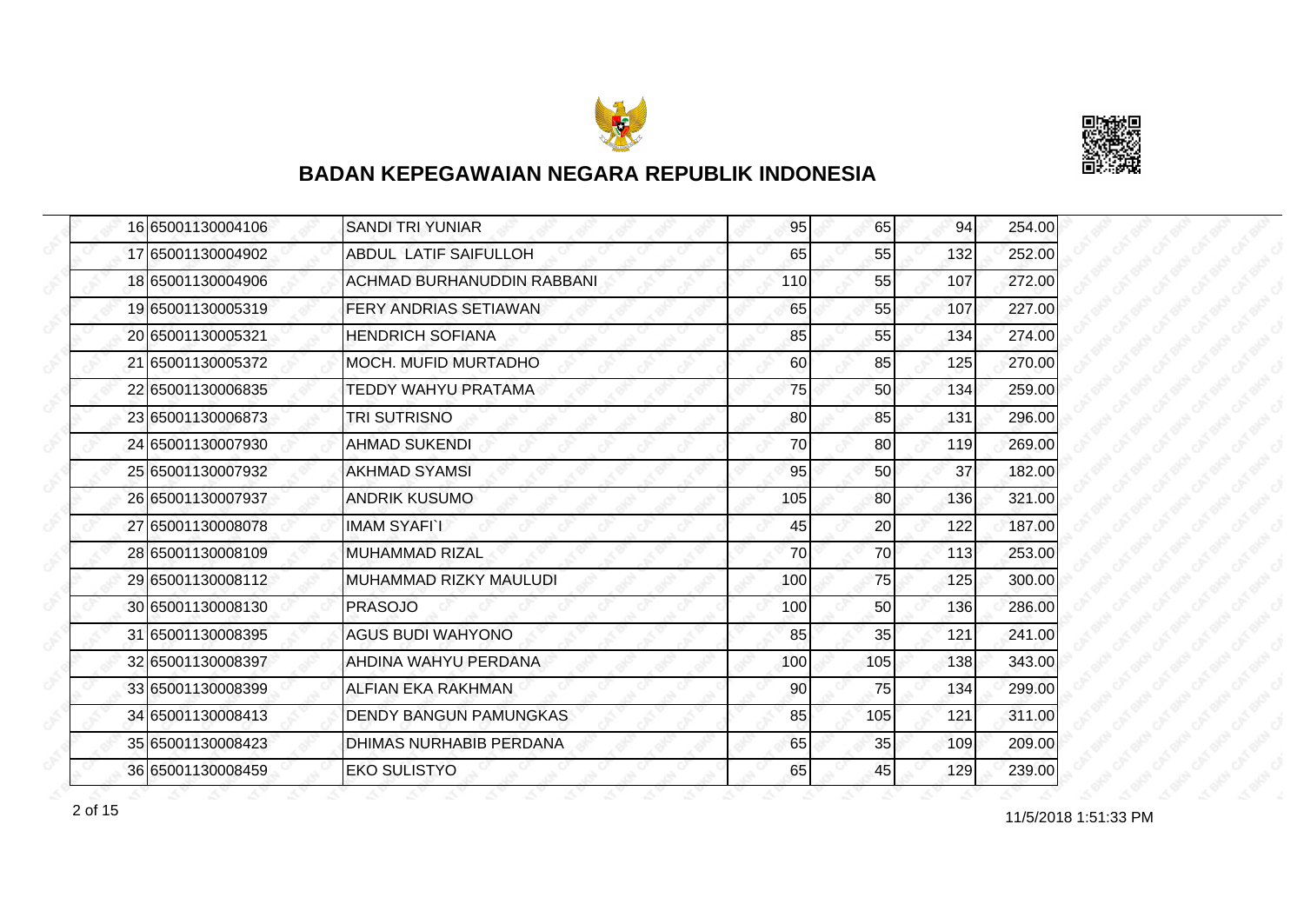



|  | 37 65001130008485 | HADI RAHMANUDDIN              | 65  | 75 | 125 | 265.00 |
|--|-------------------|-------------------------------|-----|----|-----|--------|
|  | 38 65001130008488 | HEKSA TRI FEBRI SUDARYONO     | 55  | 50 | 127 | 232.00 |
|  | 39 65001130008490 | <b>HENDRA DWI ARIWIBOWO</b>   | 70  | 60 | 119 | 249.00 |
|  | 40 65001130008509 | <b>IRFAN ANDRIAN</b>          | 100 | 80 | 118 | 298.00 |
|  | 41 65001130008544 | <b>MOCHAMMAD CHAIYI</b>       | 50  | 45 | 109 | 204.00 |
|  | 42 65001130008551 | MUHAMMAD HUMAIDI              | 95  | 80 | 119 | 294.00 |
|  | 43 65001130008710 | <b>NURYANTO</b>               | 80  | 80 | 141 | 301.00 |
|  | 44 65001130009895 | <b>BACHTIAR RIZKI HARYONO</b> | 60  | 70 | 122 | 252.00 |
|  | 45 65001130009965 | <b>DIKI BAGUS HARISANTO</b>   | 55  | 75 | 122 | 252.00 |
|  | 46 65001130010181 | JEFRI MAHARDHIKA EFENDI       | 85  | 70 | 132 | 287.00 |
|  | 47 65001130010188 | MUHAMMAD FATHUR ROZAQ         | 70  | 75 | 140 | 285.00 |
|  | 48 65001130010211 | PUGUH WAHYU SETYAWAN          | 60  | 45 | 131 | 236.00 |
|  | 49 65001130010217 | <b>RIGA EFENDY SEPTRYAWAN</b> | 45  | 25 | 119 | 189.00 |
|  | 50 65001130010226 | <b>SUNARYO SAHRO'I WIJAYA</b> | 85  | 45 | 124 | 254.00 |
|  | 51 65001130010227 | TUGAS ARDIYANA SAPUTRA        | 70  | 70 | 123 | 263.00 |
|  | 52 65001130010228 | TUTUS WAHYUDI, S.PD           | 80  | 55 | 124 | 259.00 |
|  | 53 65001130011317 | <b>AHMAD SODIQ</b>            | 65  | 60 | 124 | 249.00 |
|  | 54 65001130011331 | <b>DEKKY ARI PRATAMA</b>      | 85  | 70 | 131 | 286.00 |
|  | 55 65001130011492 | <b>MABRUR</b>                 | 85  | 85 | 129 | 299.00 |
|  | 56 65001130011578 | <b>PRIYO BUDIARTO</b>         | 75  | 60 | 124 | 259.00 |
|  | 57 65001130011641 | <b>RUSFANDI FAUJI</b>         | 70  | 55 | 148 | 273.00 |

 $3 \text{ of } 15$  11/5/2018 1:51:33 PM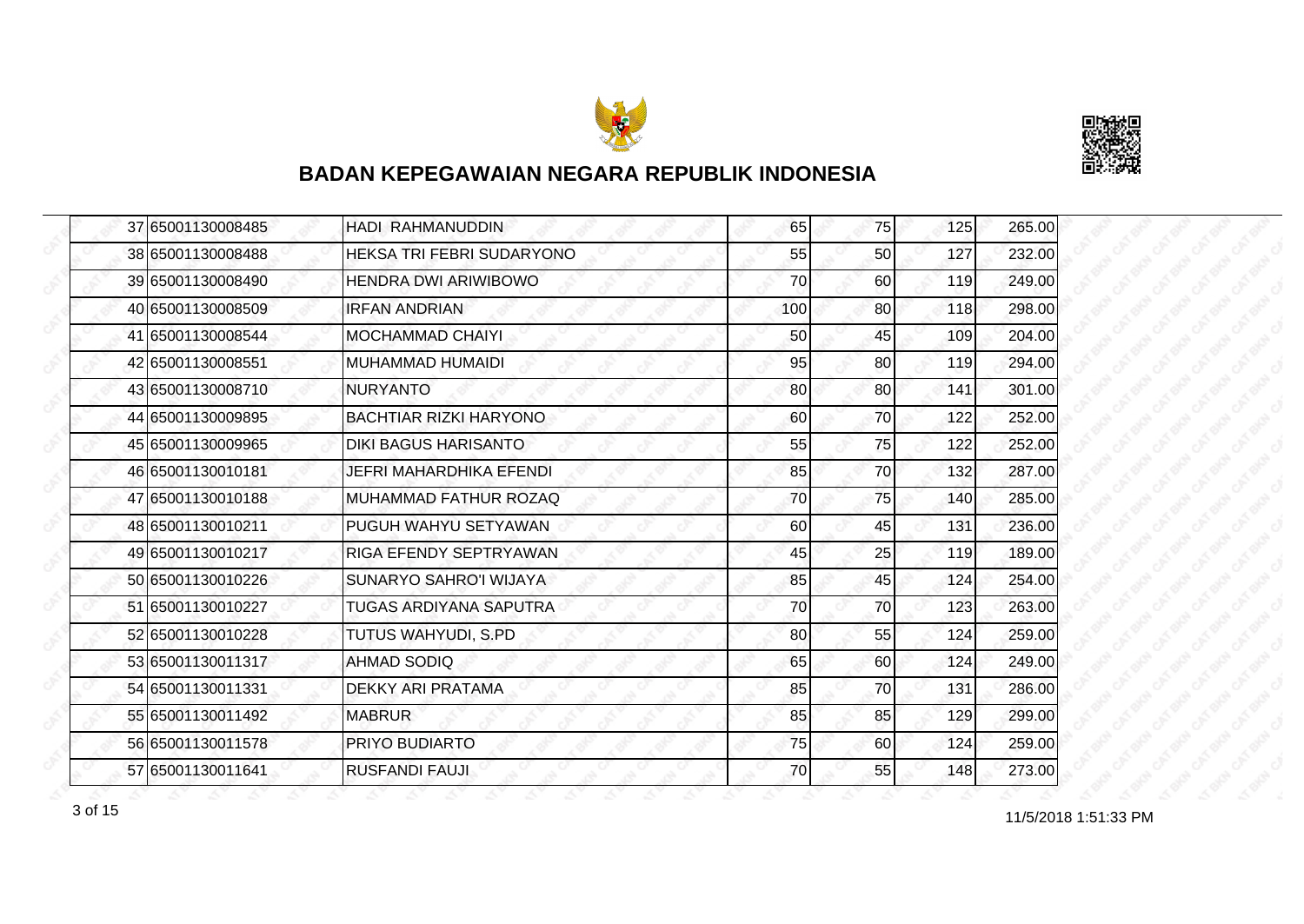



| 58 65001130011846 | YUDHA ALDILLA HADISURYA          | 85  | 50  | 123      | 258.00 |
|-------------------|----------------------------------|-----|-----|----------|--------|
| 59 65001130012732 | ABBED WAHYU TRI PURNOMO PUTRO    | 55  | 50  | 132      | 237.00 |
| 60 65001130012898 | <b>IMAM ZAKY SUGIHARTO</b>       | 50  | 20  | 123      | 193.00 |
| 61 65001130012987 | <b>MUHAMAD IRVAN SOLIKHIN</b>    | 80  | 75  | 132      | 287.00 |
| 62 65001130013188 | WILDAN FIRMAN SEPTIAWAN          | 60  | 35  | 112      | 207.00 |
| 63 65001130013826 | AHMADI                           | 50  | 40  | $\Omega$ | 90.00  |
| 64 65001130014340 | EFFRANDA ROBBIE CHANDRA          | 40  | 45  | 119      | 204.00 |
| 65 65001130014380 | <b>ADHITYA SHAHADAT</b>          | 55  | 55  | 132      | 242.00 |
| 66 65001130014404 | <b>IMAM MAHMUDI</b>              | 100 | 85  | 114      | 299.00 |
| 67 65001130014491 | MOH. SHODIK                      | 65  | 60  | 84       | 209.00 |
| 68 65001130014519 | FAHMI FAQIH ARDIYANSYAH          | 100 | 95  | 135      | 330.00 |
| 69 65001130014560 | PRASETYO YULIAN NUGROHO, S.PD    | 75  | 70  | 133      | 278.00 |
| 70 65001130014598 | <b>VIDYANTO ZUBRIANT</b>         | 100 | 115 | 121      | 336.00 |
| 71 65001130014610 | ANGGA DWI PRASETYA               | 80  | 80  | 141      | 301.00 |
| 72 65001130015079 | MOCHAMMAD VIRGIAWAN BAYU SAPUTRA | 115 | 90  | 139      | 344.00 |
| 73 65001130015111 | <b>SUTAM BAYU ARIRAHMANTO</b>    | 95  | 90  | 124      | 309.00 |
| 74 65001130015118 | WIYUDASTANTA MA`RIFATULLOH       | 80  | 50  | 95       | 225.00 |
| 75 65001130015124 | YOSSY ARURHEZA HARSENDA          | 95  | 75  | 141      | 311.00 |
| 76 65001130015153 | CHUMAINI HIDAYATULLAH            | 100 | 75  | 25       | 200.00 |
| 77 65001130015156 | <b>DENY YOGI PRASETYO</b>        | 100 | 75  | 141      | 316.00 |
| 78 65001130015272 | MUHAMMAD IKHWANUDDIN.            | 60  | 75  | 134      | 269.00 |

11/5/2018 1:51:33 PM 4 of 15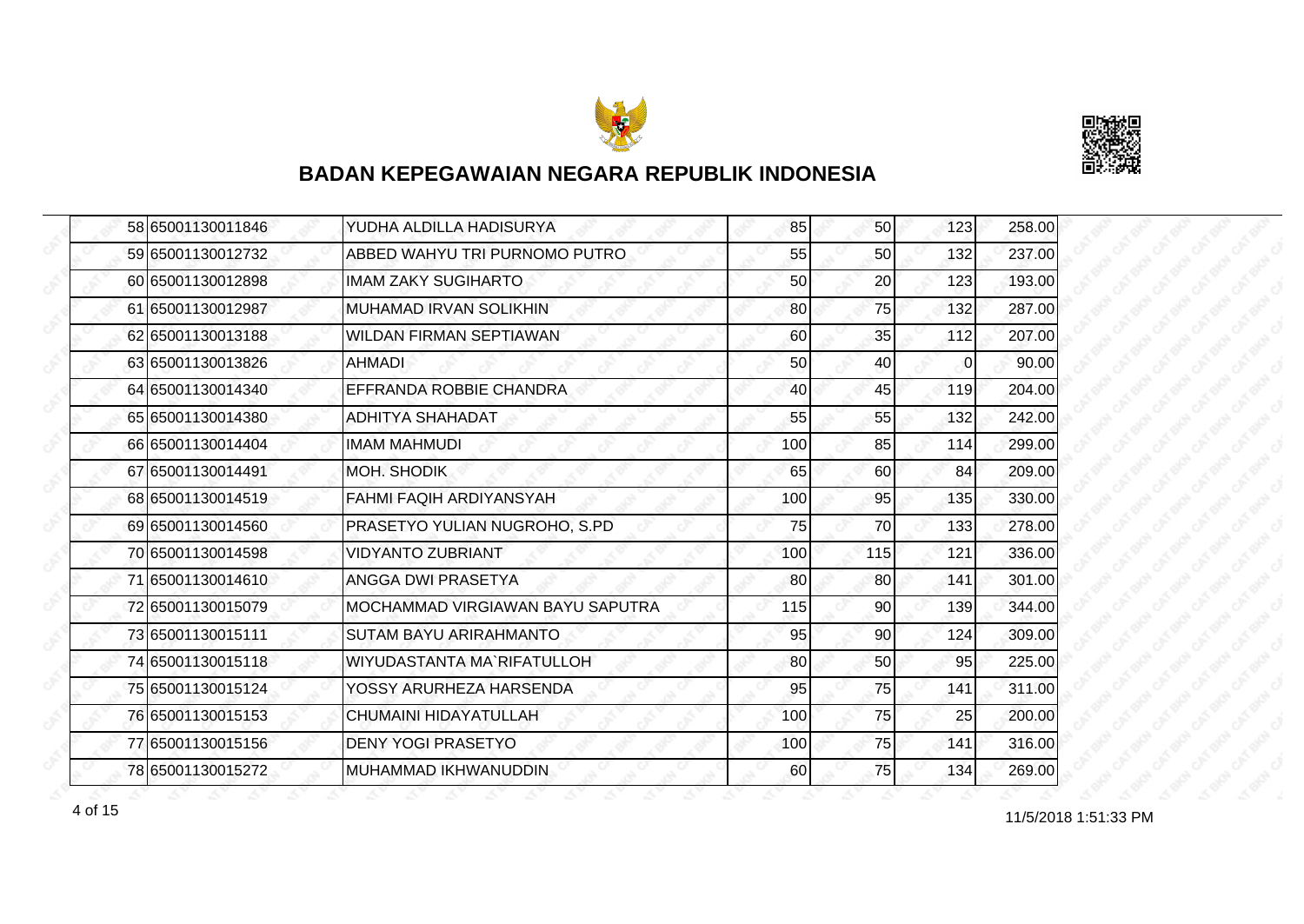



|  | 79 65001130015342 | <b>ALIF MUSTOFA</b>       | 50 <sup>1</sup> | 45 | 122 | 217.00 |
|--|-------------------|---------------------------|-----------------|----|-----|--------|
|  | 80 65001130018244 | <b>EVAN DIRGANTARA</b>    | 65              | 60 | 127 | 252.00 |
|  | 81 65001130018399 | <b>DAE ARNIL SURA</b>     | 80              | 75 | 138 | 293.00 |
|  | 82 65001130018452 | <b>MUHTAR LUTHFI</b>      | 60              | 45 | 116 | 221.00 |
|  | 83 65001130018471 | <b>WAHYU ARIF BINTORO</b> | 110             | 70 | 147 | 327.00 |
|  | 84 65001130018569 | <b>SAYIT</b>              | 80              | 70 | 137 | 287.00 |
|  | 85 65001130018591 | TRI PRASETYO              | 95              | 75 | 121 | 291.00 |
|  | 86 65001130018614 | <b>ABDUL MUKHLIS</b>      | 85              | 70 | 67  | 222.00 |
|  | 87 65001230001446 | NOVELIA WAHYUNINGTIYAS    | 80              | 65 | 133 | 278.00 |
|  | 88 65001230002043 | MUCHLISHATUN UMMIYATI     | 100             | 75 | 135 | 310.00 |
|  | 89 65001230002078 | KURNIA DEWI SASMITA       | 60              | 45 | 136 | 241.00 |
|  | 90 65001230002156 | WAHYU PUJIYANTI           | 85              | 45 | 136 | 266.00 |
|  | 91 65001230002208 | RIZKI AYU CANDRA          | 55              | 50 | 109 | 214.00 |
|  | 92 65001230002738 | <b>HOLIFATUR ROSIDAH</b>  | 70              | 50 | 128 | 248.00 |
|  | 93 65001230002890 | <b>FERA YULIANITA</b>     | 90              | 65 | 123 | 278.00 |
|  | 94 65001230002957 | <b>IIS SRI SUNARSIH</b>   | 100             | 70 | 145 | 315.00 |
|  | 95 65001230003000 | FIRDAUSI NUZULLAH         | 75              | 55 | 139 | 269.00 |
|  | 96 65001230003056 | <b>JENI DWI LESTARI</b>   | 85              | 55 | 134 | 274.00 |
|  | 97 65001230003128 | <b>HENI SULISTYOWATI</b>  | 70              | 40 | 115 | 225.00 |
|  | 98 65001230003158 | <b>HERA YULIANINGTYAS</b> | 90              | 75 | 129 | 294.00 |
|  | 99 65001230003221 | LEDY NOVIA SRIDIARSIH     | 75              | 80 | 130 | 285.00 |

 $11/5/2018$  1:51:33 PM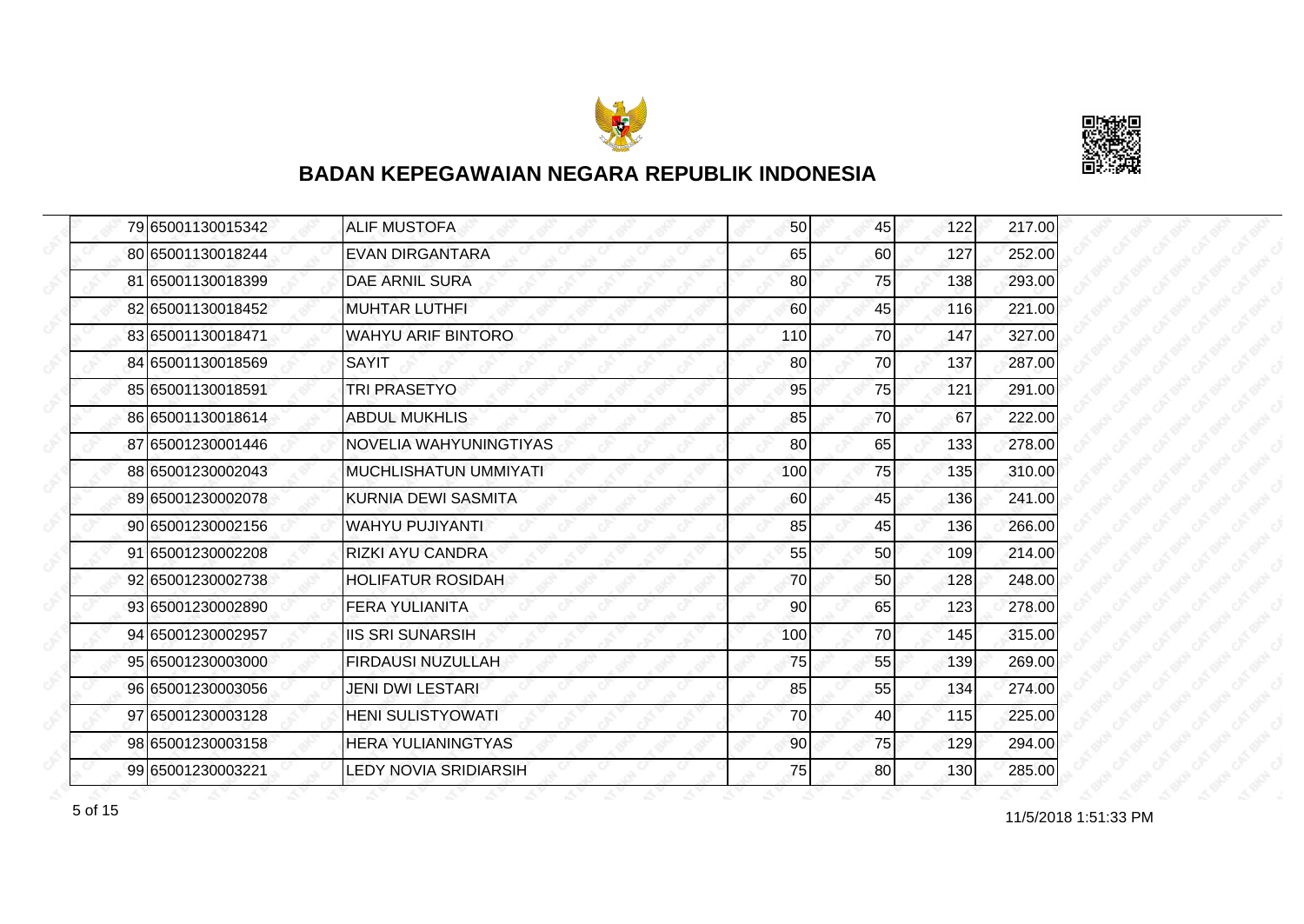



| 100 65001230003293 | <b>MITA WIDIANASARI</b>      | 135 | 55  | 109 | 299.00 |
|--------------------|------------------------------|-----|-----|-----|--------|
| 101 65001230003477 | YENY MEI UTAMI               | 70  | 45  | 112 | 227.00 |
| 102 65001230004101 | AYRINE WIDARNING KUSUMA DEVI | 60  | 35  | 125 | 220.00 |
| 103 65001230005033 | <b>ADITA PRATIWI</b>         | 80  | 80  | 141 | 301.00 |
| 104 65001230005042 | <b>ALFI DURROTIN</b>         | 115 | 65  | 140 | 320.00 |
| 105 65001230005065 | <b>ANIS FEBRIANI</b>         | 65  | 80  | 138 | 283.00 |
| 106 65001230005101 | <b>NOVI FLORENTINA</b>       | 70  | 40  | 122 | 232.00 |
| 107 65001230005261 | SRI WAHYUNI WIJAYANTI        | 75  | 75  | 112 | 262.00 |
| 108 65001230005348 | <b>ANITA PUTRI BUDIARSIH</b> | 120 | 105 | 137 | 362.00 |
| 109 65001230005413 | <b>DEWI PUTRIANA</b>         | 60  | 95  | 126 | 281.00 |
| 110 65001230005441 | ELWI WI'ADAH                 | 105 | 85  | 130 | 320.00 |
| 111 65001230006059 | <b>STEPHANIE SELAN</b>       | 90  | 80  | 118 | 288.00 |
| 112 65001230006062 | <b>SUMIYATI</b>              | 70  | 55  | 117 | 242.00 |
| 113 65001230006420 | EMY HIDAYATI, S.Pd           | 30  | 60  | 141 | 231.00 |
| 114 65001230006433 | ANIS MUFATAHATIN             | 70  | 80  | 123 | 273.00 |
| 115 65001230006442 | <b>FAIDATUR ROBI'AH</b>      | 95  | 75  | 121 | 291.00 |
| 116 65001230006470 | <b>IVON ISTANTI</b>          | 80  | 75  | 122 | 277.00 |
| 117 65001230006541 | <b>DEWI NUGRAHENI</b>        | 65  | 80  | 136 | 281.00 |
| 118 65001230006546 | LYANA FARISAH.K.S            | 60  | 65  | 132 | 257.00 |
| 119 65001230006559 | <b>MAHFUDOH ACHRIANA</b>     | 65  | 50  | 112 | 227.00 |
| 120 65001230006564 | <b>MEGAWATI PRATIWI</b>      | 90  | 65  | 137 | 292.00 |

11/5/2018 1:51:33 PM 6 of 15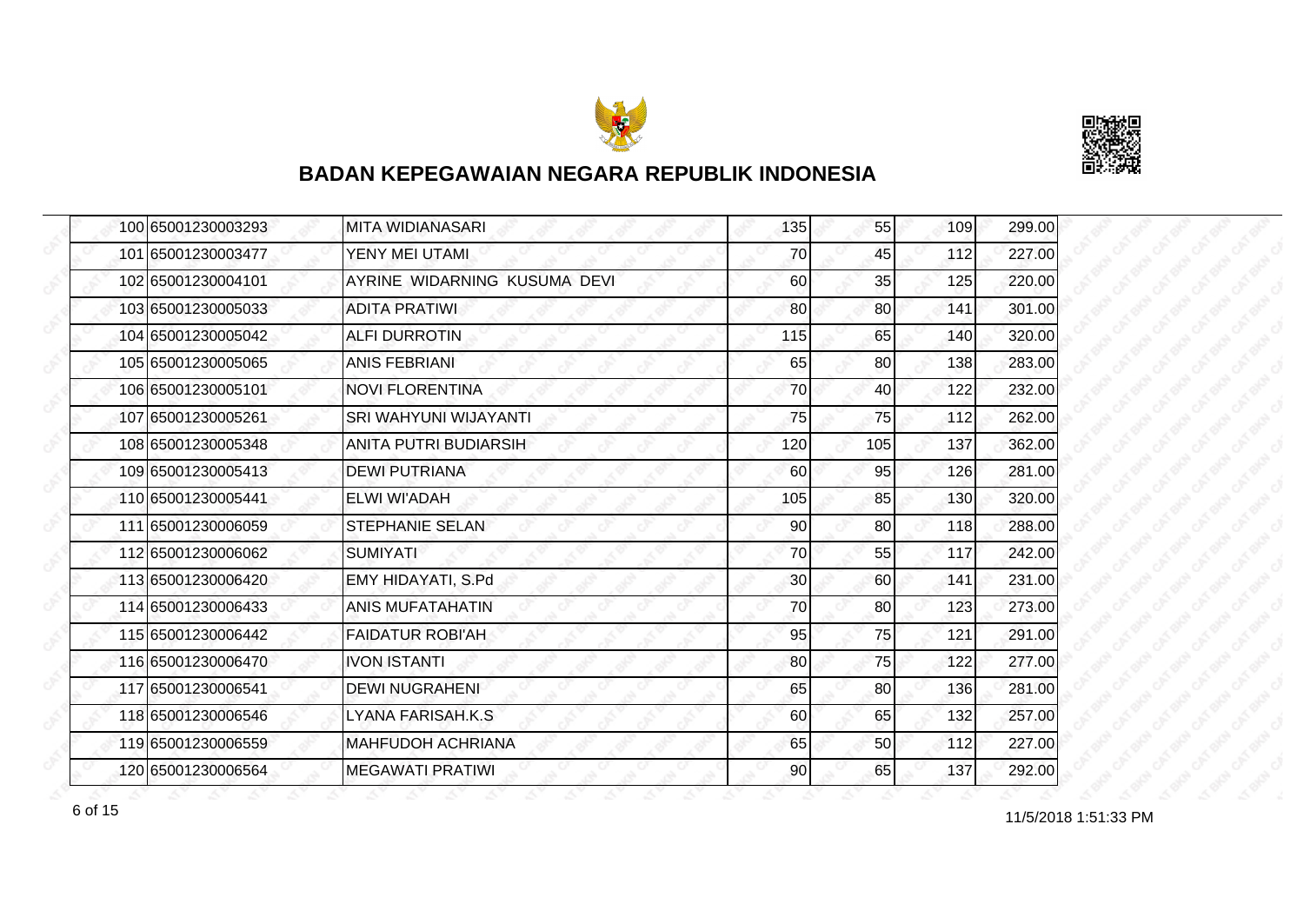



| 121 65001230006577 | <b>MEGA SULISRIYANTI</b>   | 75  | 20  | 77  | 172.00 |
|--------------------|----------------------------|-----|-----|-----|--------|
| 122 65001230006594 | <b>LAILATUL AMALIA</b>     | 60  | 70  | 128 | 258.00 |
| 123165001230006600 | KIKI FEBRI LIA LITA        | 85  | 65  | 130 | 280.00 |
| 124 65001230006606 | KHOLIFATUN NADLIROH        | 90  | 35  | 128 | 253.00 |
| 125 65001230006611 | <b>IIN NURONIAH</b>        | 50  | 85  | 133 | 268.00 |
| 126 65001230006655 | <b>EMI RETNASIH</b>        | 75  | 65  | 124 | 264.00 |
| 127 65001230006667 | <b>PUJI ASTUTIK</b>        | 100 | 50  | 139 | 289.00 |
| 128 65001230006671 | <b>RETNO WINARLIN</b>      | 65  | 50  | 134 | 249.00 |
| 129 65001230006724 | <b>SULASMI</b>             | 65  | 45  | 124 | 234.00 |
| 130 65001230006729 | <b>TIA MURDIANINGSIH</b>   | 80  | 75  | 133 | 288.00 |
| 131 65001230006752 | <b>VEBY YULIA WIRDANA</b>  | 85  | 50  | 110 | 245.00 |
| 132 65001230006846 | RAHMAWATI VIDA MEI KANTINA | 110 | 95  | 133 | 338.00 |
| 133 65001230006851 | <b>REISA ADI SAGITA</b>    | 80  | 95  | 125 | 300.00 |
| 134 65001230006865 | <b>RENY PURWANINGSIH</b>   | 60  | 40  | 121 | 221.00 |
| 135 65001230006872 | YUNI KHAIRIYANTI           | 85  | 65  | 129 | 279.00 |
| 136 65001230006892 | SISVIANA DEWI INDRAWATI    | 105 | 95  | 128 | 328.00 |
| 137 65001230008121 | <b>AMILIA ANGGRAINI</b>    | 75  | 45  | 134 | 254.00 |
| 138 65001230008142 | <b>ARIS AGUS SETIAWATI</b> | 70  | 70  | 125 | 265.00 |
| 139 65001230008240 | <b>DIAN RATIH PERMANA</b>  | 95  | 50  | 132 | 277.00 |
| 140 65001230008603 | HIZAKAMILA NUR HIDAYANI    | 100 | 80  | 136 | 316.00 |
| 141 65001230008638 | KURNIA DYAH KUSUMA PRATIWI | 115 | 110 | 149 | 374.00 |

11/5/2018 1:51:33 PM 7 of 15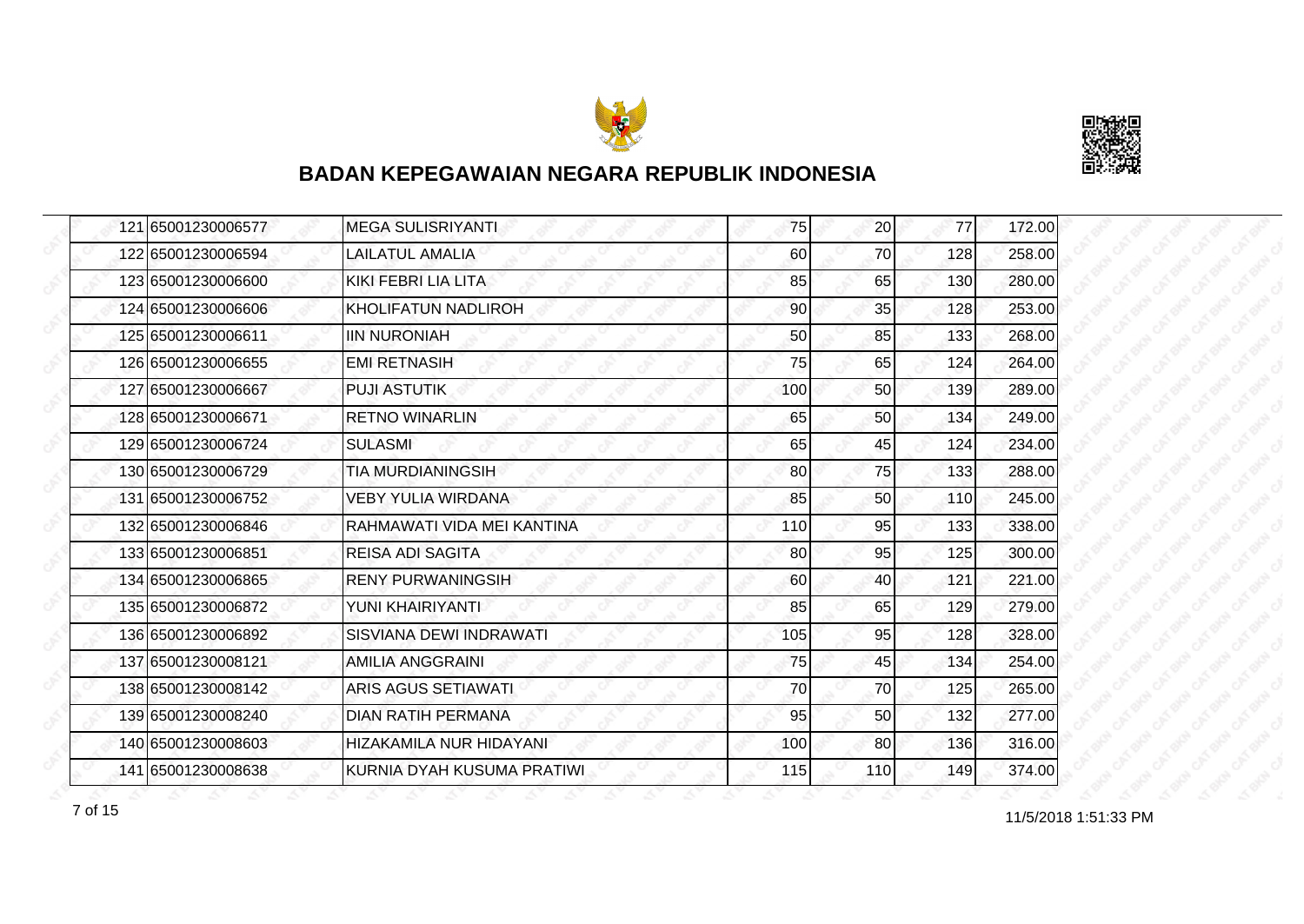



| 142 65001230008673 | RATNA AYU CAHYANING RIZZA      | 80  | 90        | 141 | 311.00 |
|--------------------|--------------------------------|-----|-----------|-----|--------|
| 143 65001230008682 | RENI PRATIWI NURDIYANTI        | 105 | 110       | 123 | 338.00 |
| 144 65001230008711 | SHOFA NOVIA RAHMAN             | 35  | 35        | 129 | 199.00 |
| 145 65001230008717 | <b>SITI MUALLIMAH</b>          | 95  | 95        | 127 | 317.00 |
| 146 65001230008748 | <b>SURANI APRILIANA</b>        | 65  | 55        | 114 | 234.00 |
| 147 65001230011163 | <b>ULVA LIA REMENZI</b>        | 80  | 45        | 131 | 256.00 |
| 148 65001230011408 | YULIANI                        | 95  | 45        | 125 | 265.00 |
| 149 65001230011990 | <b>SILVIA RIMADANI</b>         | 80  | 70        | 129 | 279.00 |
| 150 65001230012043 | TIARA MULIA NITA               | 90  | 90        | 139 | 319.00 |
| 151 65001230012092 | <b>USWATUN DWI RAHMAWATI</b>   | 100 | 70        | 93  | 263.00 |
| 152 65001230012096 | <b>VIVI YHUNITA SARI</b>       | 55  | 55        | 138 | 248.00 |
| 153 65001230012684 | ASTIKA ERIANY HUSNITA          | 50  | 50        | 131 | 231.00 |
| 154 65001230012717 | <b>DEA TRI FANTA</b>           | 105 | 25        | 134 | 264.00 |
| 155 65001230012831 | ERINA LATIFAH UTAMAYA          | 70  | 90        | 121 | 281.00 |
| 156 65001230012838 | <b>ERNI PUSPITA SARI</b>       | 90  | 70        | 132 | 292.00 |
| 157 65001230012843 | EVA BINGAR NINGTYAS            | 55  | 70        | 128 | 253.00 |
| 158 65001230012858 | <b>FILYA SOVIA PUSPA</b>       | 80  | 80        | 100 | 260.00 |
| 159 65001230012967 | <b>INDAH SRIWARINI</b>         | 65  | 90        | 124 | 279.00 |
| 160 65001230012989 | <b>MAFTUHAH</b>                | 100 | 65        | 109 | 274.00 |
| 161 65001230012995 | <b>MARIA YODESTA FISHNESIA</b> | 80  | <b>60</b> | 131 | 271.00 |
| 162 65001230013004 | <b>NARITA KURNIAWATI</b>       | 90  | 90        | 118 | 298.00 |

8 of 15 and 11/5/2018 1:51:33 PM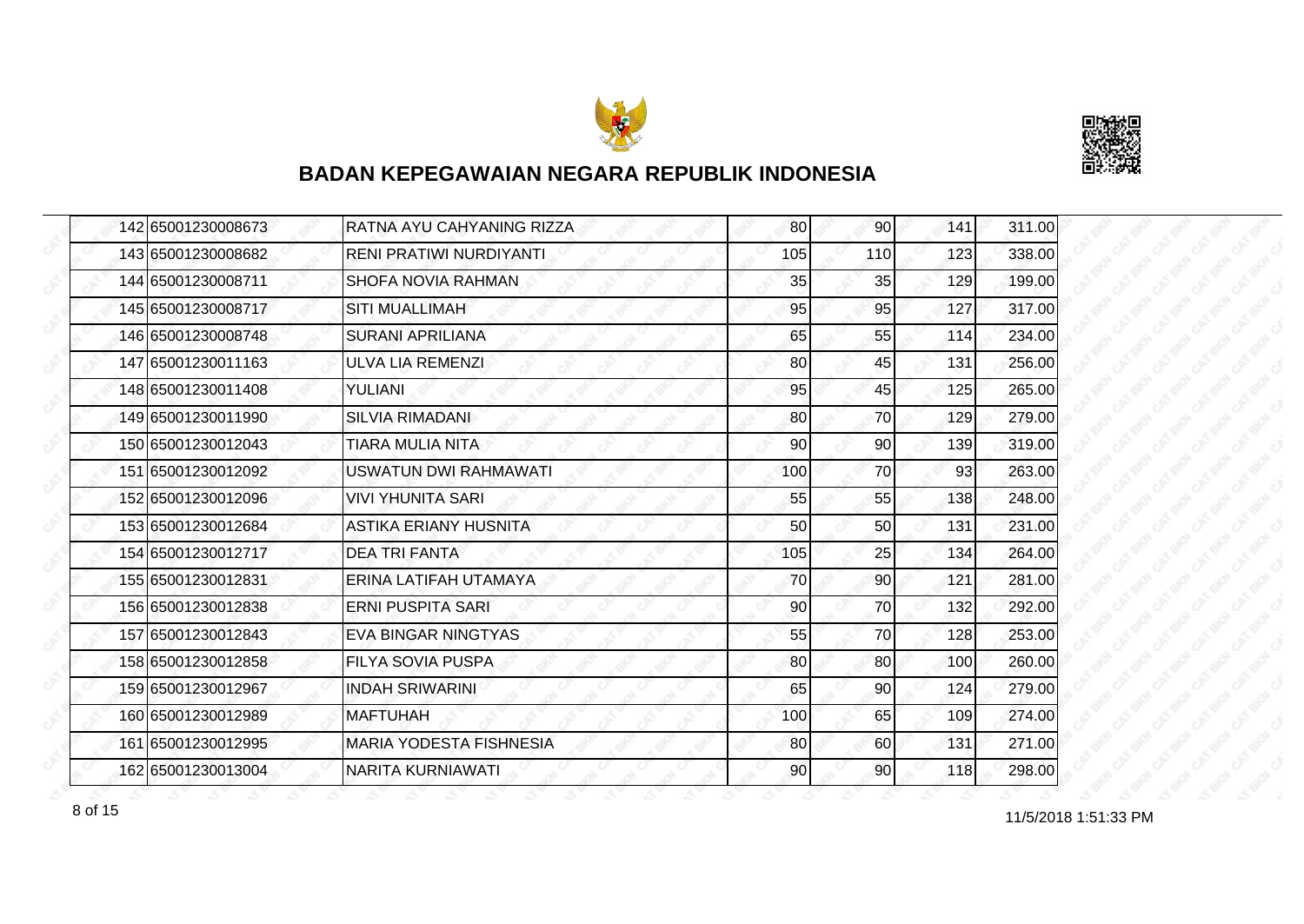



|  | 163 65001230013024 | RINI MUSTIKA DEWI             | 30 <sup>1</sup> | 40 | 91  | 161.00 |
|--|--------------------|-------------------------------|-----------------|----|-----|--------|
|  | 164 65001230013026 | <b>RISTININGSIH</b>           | 100             | 65 | 128 | 293.00 |
|  | 165 65001230013031 | ROSALIA SULISTYANINGRUM       | 55              | 50 | 119 | 224.00 |
|  | 166 65001230013035 | SISKA MEI ANANDARI            | 90              | 65 | 136 | 291.00 |
|  | 167 65001230013365 | <b>APRIANI WIDIASTUTI</b>     | 60              | 75 | 112 | 247.00 |
|  | 168 65001230013433 | FITRI WULANDARI               | 70              | 50 | 122 | 242.00 |
|  | 169 65001230013460 | <b>JIHADAROZA BEE SANNA</b>   | 80              | 70 | 140 | 290.00 |
|  | 170 65001230013467 | LINAWATI                      | 80              | 45 | 131 | 256.00 |
|  | 171 65001230013471 | <b>LUFITA KRISMARINI</b>      | 80              | 80 | 128 | 288.00 |
|  | 172 65001230013512 | <b>NOFFITA CAHAYANI</b>       | 100             | 85 | 126 | 311.00 |
|  | 173 65001230013770 | RENA ARYALITA YUNIASARI       | 90              | 65 | 132 | 287.00 |
|  | 174 65001230013784 | RISTYA WIDYASWARI             | 100             | 70 | 137 | 307.00 |
|  | 175 65001230013798 | <b>SEPTIN ANGGRAINI</b>       | 90              | 45 | 117 | 252.00 |
|  | 176 65001230015646 | <b>ADI KUNCORO</b>            | 85              | 75 | 130 | 290.00 |
|  | 177 65001230015686 | ARI PRAMITA DEWI              | 65              | 35 | 124 | 224.00 |
|  | 178 65001230015718 | <b>DEWI PARAMITA AGUSTINA</b> | 70              | 65 | 130 | 265.00 |
|  | 179 65001230015727 | <b>DIAH AJENG MAULINA</b>     | 50              | 85 | 119 | 254.00 |
|  | 180 65001230015847 | <b>DIAN PRATIWI</b>           | 105             | 75 | 121 | 301.00 |
|  | 181 65001230015873 | <b>DINA ARUMANTI</b>          | 95              | 50 | 150 | 295.00 |
|  | 182 65001230016152 | DINA RAHMANITA FADLILA        | 110             | 95 | 128 | 333.00 |
|  | 183 65001230016154 | <b>DWI SATYA ANGGRAINI</b>    | 85              | 90 | 120 | 295.00 |

11/5/2018 1:51:33 PM 9 of 15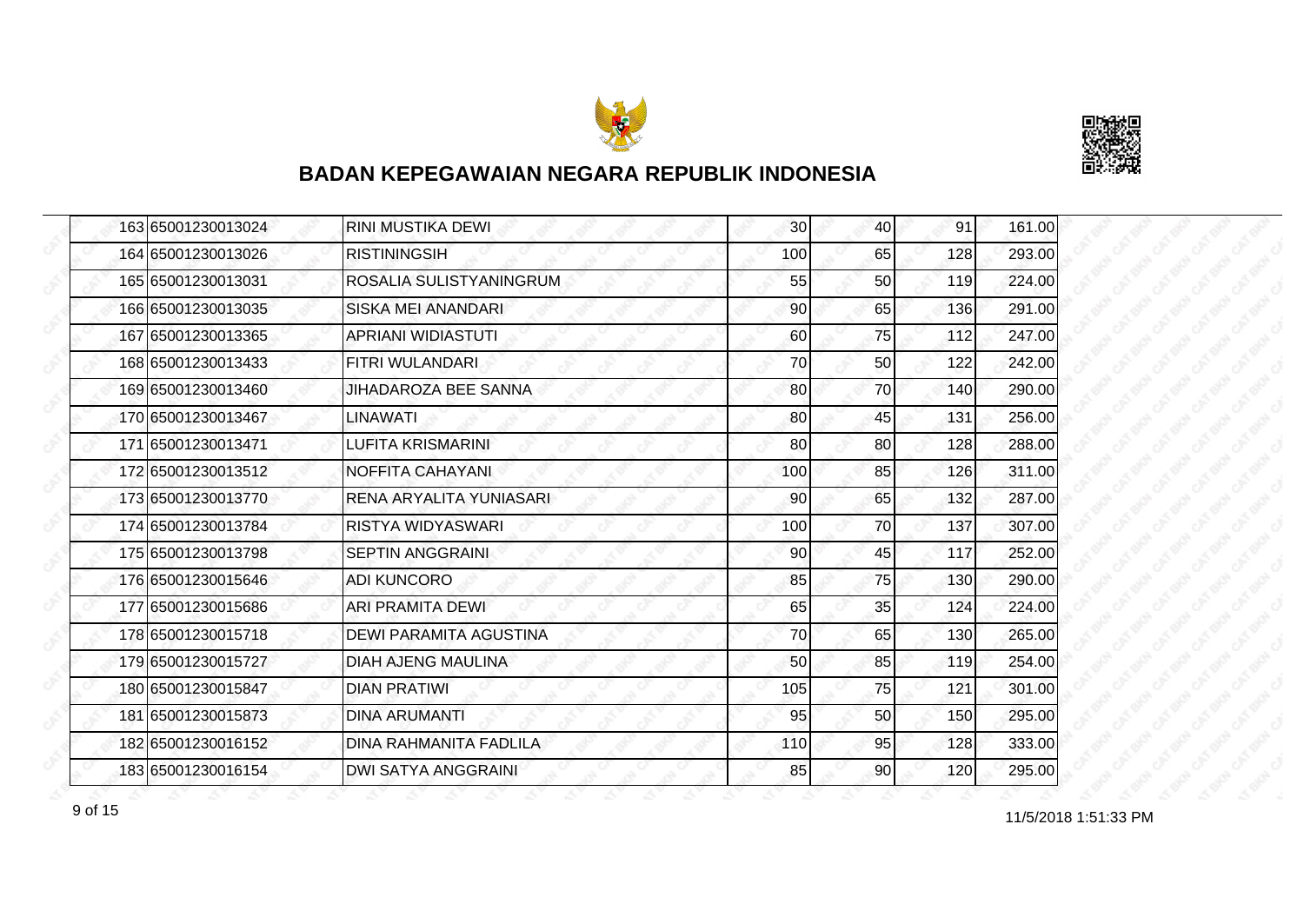



| 184 65001230016161 | <b>ELAINE ROCHMATIN</b>          | 125             | 90              | 136 | 351.00 |
|--------------------|----------------------------------|-----------------|-----------------|-----|--------|
| 185 65001230016164 | <b>FINA FASA</b>                 | 50              | 50              | 127 | 227.00 |
| 186 65001230016169 | <b>ITA NUR AMALIA</b>            | 50              | 25              | 129 | 204.00 |
| 187 65001230016211 | <b>RIRIN RINAWATI</b>            | 105             | 55              | 129 | 289.00 |
| 188 65001230016213 | RISTA APRILIA INDRAPURI          | 60              | 30 <sub>l</sub> | 124 | 214.00 |
| 189 65001230016227 | <b>SITI NADZIROH</b>             | 70              | 40              | 111 | 221.00 |
| 190 65001230016228 | <b>STYAWATI</b>                  | 80              | 50              | 136 | 266.00 |
| 191 65001230016231 | <b>SYILVIA FEBRIANA</b>          | 85              | 25              | 131 | 241.00 |
| 192 65001230016237 | VERDIANA AGUSTIN ANORA           | 95              | 70              | 124 | 289.00 |
| 193 65001230017323 | RIZKY RUSTI AGUSTININGRUM        | 65              | 65              | 116 | 246.00 |
| 194 65001230017526 | <b>AGNES WINDY SEPTIVIA</b>      | 80              | 55              | 129 | 264.00 |
| 195 65001230017730 | <b>DEWI JULIAN SARI</b>          | 60              | 25              | 114 | 199.00 |
| 196 65001230017732 | <b>DIAH PUSPITA SARI</b>         | 30 <sub>0</sub> | 65              | 139 | 234.00 |
| 197 65001230017744 | <b>DZURRIYATUS SHOKHIH</b>       | 95              | 65              | 116 | 276.00 |
| 198 65001230017902 | <b>IIP SRI MULYANI</b>           | 60              | 15              | 109 | 184.00 |
| 199 65001230017904 | <b>INDRIA GITA PERMANA PUTRI</b> | 105             | 45              | 110 | 260.00 |
| 200 65001230017919 | <b>KUMIL LAILAH</b>              | 100             | 40              | 132 | 272.00 |
| 201 65001230017945 | <b>LISWAHYUNI</b>                | 85              | 35              | 134 | 254.00 |
| 202 65001230017980 | <b>MAMIK MARFUAH</b>             | 70              | 40              | 117 | 227.00 |
| 203 65001230018129 | <b>NURUS SAADAH</b>              | 55              | 50              | 138 | 243.00 |
| 204 65001230018148 | PUTRI RIMBAWANTI                 | 105             | 85              | 139 | 329.00 |

11/5/2018 1:51:33 PM 10 of 15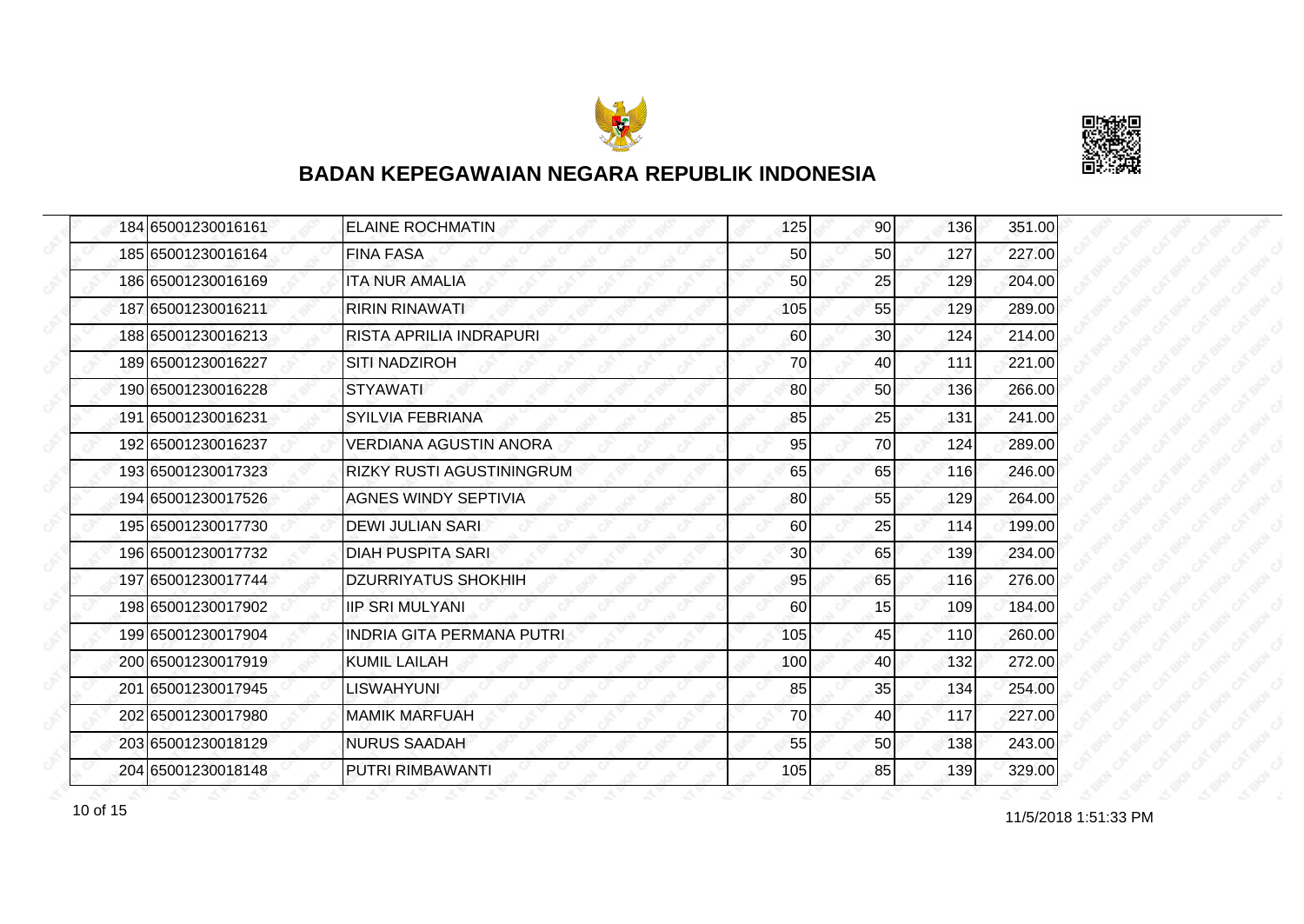



|  | 205 65001230018182 | RINA TRI PUSPITA DEWI          | 95  | 65  | 124 | 284.00 |
|--|--------------------|--------------------------------|-----|-----|-----|--------|
|  | 206 65001230018292 | <b>SUKMA DEWI PRIANI</b>       | 85  | 35  | 127 | 247.00 |
|  | 207 65001230018551 | TIHRA FATMAWATI                | 70  | 100 | 144 | 314.00 |
|  | 208 65001230018558 | <b>TIKA ARIFONA</b>            | 80  | 80  | 130 | 290.00 |
|  | 209 65001230018564 | VALENTINA MARTHA PRIMA PUSPITA | 75  | 65  | 125 | 265.00 |
|  | 210 65001230020088 | APRILIA RISKA DWI K.           | 120 | 80  | 137 | 337.00 |
|  | 211 65001230020122 | <b>DEWI PUSPITASARI</b>        | 80  | 75  | 140 | 295.00 |
|  | 212 65001230020129 | <b>DIAN PERMATASARI</b>        | 90  | 60  | 110 | 260.00 |
|  | 213 65001230020132 | <b>DIESE SESA ORIENTA</b>      | 60  | 30  | 129 | 219.00 |
|  | 214 65001230020139 | DINIRA AYU ISYAHNA             | 80  | 45  | 147 | 272.00 |
|  | 215 65001230020176 | <b>ERMA HERLINA</b>            | 60  | 40  | 126 | 226.00 |
|  | 216 65001230020201 | <b>FAUZIA FAQIH</b>            | 95  | 50  | 144 | 289.00 |
|  | 217 65001230020280 | <b>IRMA TRI PUSPITANINGSIH</b> | 125 | 130 | 135 | 390.00 |
|  | 218 65001230020296 | <b>ISTIN YULIA</b>             | 95  | 55  | 128 | 278.00 |
|  | 219 65001230020324 | <b>LILIS SURTIYANA</b>         | 90  | 50  | 125 | 265.00 |
|  | 220 65001230020382 | <b>NELLY AYU PRAHASTIWI</b>    | 70  | 75  | 143 | 288.00 |
|  | 221 65001230020404 | NIKMATUL MAKRUFAH              | 85  | 70  | 133 | 288.00 |
|  | 222 65001230020439 | <b>NURUL 'AINI</b>             | 115 | 95  | 136 | 346.00 |
|  | 223 65001230020471 | <b>RIYANTI UTAMI</b>           | 50  | 55  | 119 | 224.00 |
|  | 224 65001230020472 | RATNA WULANDARI                | 100 | 95  | 127 | 322.00 |
|  | 225 65001230020478 | <b>RETNO DEWI</b>              | 100 | 65  | 142 | 307.00 |

11/5/2018 1:51:33 PM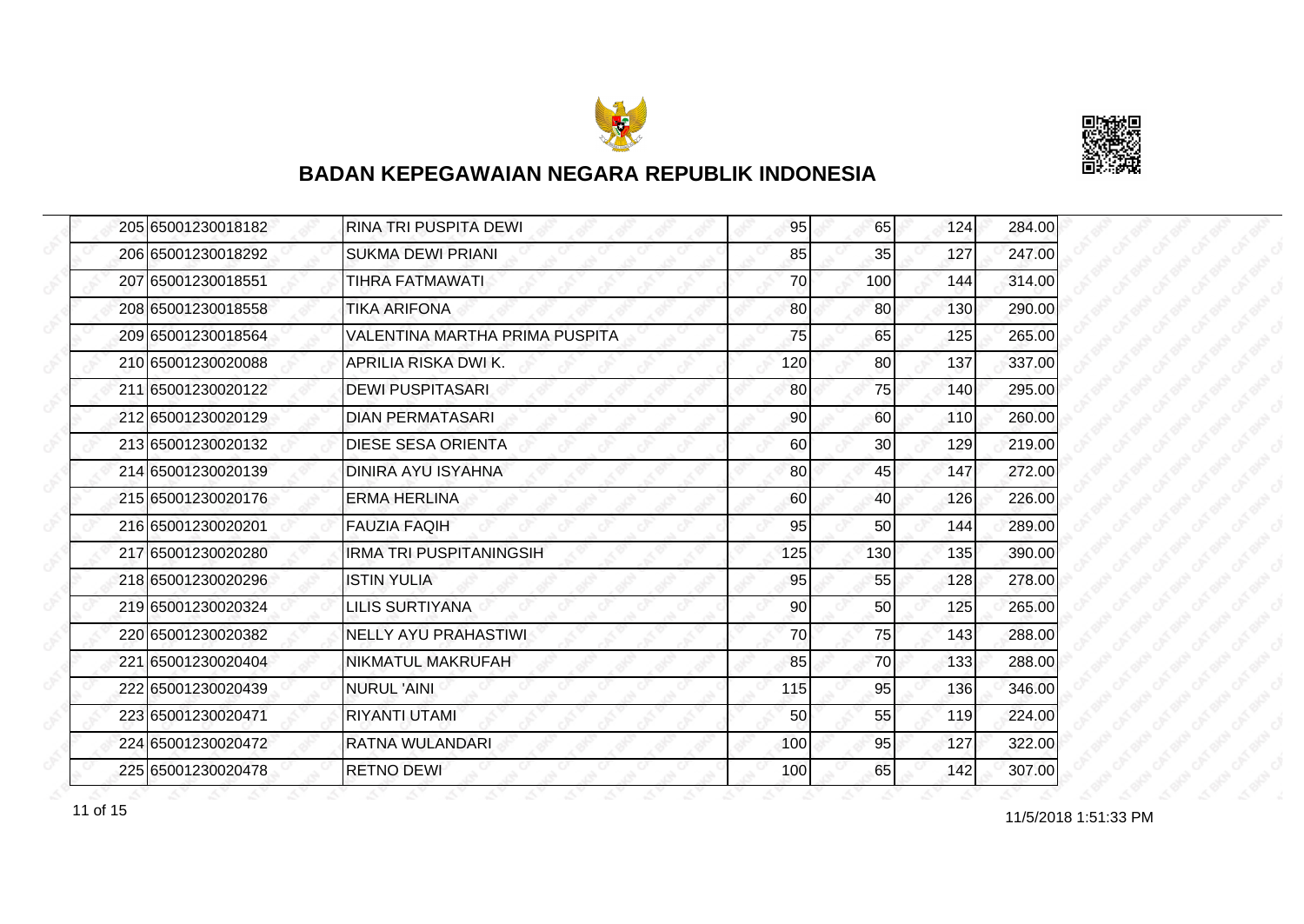



| 226 65001230020482 | <b>RIZKY AMELIA PUTRI</b>       | 80  | 35  | 142 | 257.00 |
|--------------------|---------------------------------|-----|-----|-----|--------|
| 227 65001230020497 | <b>RIZQI TRIA SARI</b>          | 75  | 60  | 129 | 264.00 |
| 228 65001230020500 | ROFIDA LUTFIANA                 | 70  | 75  | 132 | 277.00 |
| 229 65001230020503 | <b>RISKA NUR HIDAYATI</b>       | 80  | 55  | 123 | 258.00 |
| 230 65001230020533 | <b>SILVY SITI SHOLIKAH</b>      | 80  | 105 | 132 | 317.00 |
| 231 65001230020534 | <b>SOYYINAH</b>                 | 65  | 40  | 124 | 229.00 |
| 232 65001230020537 | <b>SUCI AKTARIANA</b>           | 70  | 65  | 126 | 261.00 |
| 233 65001230020539 | TIA WAHYU LESTARI               | 80  | 95  | 136 | 311.00 |
| 234 65001230020589 | <b>WAHYUNI</b>                  | 95  | 45  | 132 | 272.00 |
| 235 65001230021917 | DIAN PUSPITASARI HARUMAWARDHANI | 75  | 80  | 122 | 277.00 |
| 236 65001230022018 | EVA WAHYU SETIYO RINI, S.SPI    | 100 | 75  | 132 | 307.00 |
| 237 65001230022032 | <b>HANIF AFTIANI</b>            | 105 | 70  | 131 | 306.00 |
| 238 65001230022136 | ANGGIRA RIZKYA PURBAWANTI       | 95  | 80  | 138 | 313.00 |
| 239 65001230022185 | AFIFIY AISYATUL WARDAH          | 90  | 80  | 131 | 301.00 |
| 240 65001230022222 | AZAMATUL JUWARIYAH              | 65  | 55  | 145 | 265.00 |
| 241 65001230022230 | HIMAWATI ADI APSARI             | 115 | 120 | 139 | 374.00 |
| 242 65001230022292 | IKA RETNO WAHYUNINGTYAS         | 75  | 75  | 122 | 272.00 |
| 243 65001230022304 | <b>INGE THERESIA</b>            | 70  | 25  | 119 | 214.00 |
| 244 65001230022333 | <b>KHALIFATUS SA'DIYAH</b>      | 70  | 50  | 126 | 246.00 |
| 245 65001230022336 | ISTI LIYANANINGSIH              | 35  | 70  | 127 | 232.00 |
| 246 65001230022408 | YUL DITA FRANS PRAHARA          | 55  | 35  | 144 | 234.00 |

11/5/2018 1:51:33 PM 12 of 15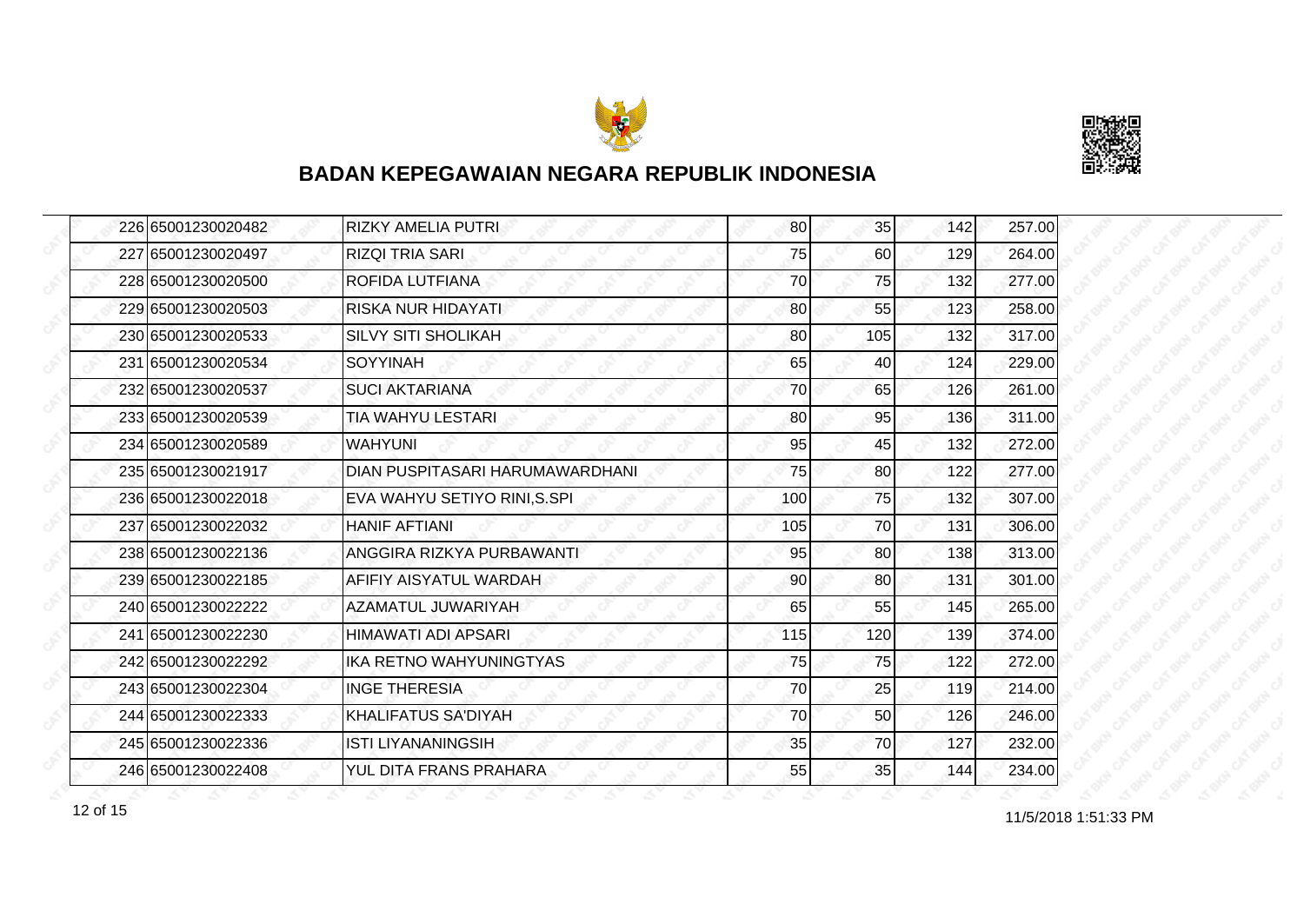



| 247 65001230022478 | <b>DWITA SEKAR SARI</b>      | 45  | 80  | 145 | 270.00 |
|--------------------|------------------------------|-----|-----|-----|--------|
| 248 65001230022492 | <b>DWI FEBYANI</b>           | 85  | 110 | 136 | 331.00 |
| 249 65001230022503 | <b>GRISELLA DELIMA YANTI</b> | 65  | 50  | 129 | 244.00 |
| 250 65001230022535 | <b>OKTA DWI LESTARI</b>      | 70  | 45  | 132 | 247.00 |
| 251 65001230022608 | <b>SITI FATIMAH</b>          | 125 | 70  | 133 | 328.00 |
| 252 65001230022681 | FENY ANNISA DAMAYANTI        | 65  | 65  | 137 | 267.00 |
| 253 65001230022689 | <b>HAYU FEBRINAWATI</b>      | 80  | 40  | 142 | 262.00 |
| 254 65001230023221 | SEPTI SRI SETIYANINGSIH      | 75  | 75  | 150 | 300.00 |
| 255 65001230023435 | <b>PURININGTYAS</b>          | 75  | 60  | 148 | 283.00 |
| 256 65001230023686 | <b>AYU NOVIA PRIMADANI</b>   | 65  | 45  | 102 | 212.00 |
| 257 65001230023714 | YUNI NUR WIDAYANTI           | 80  | 50  | 120 | 250.00 |
| 258 65001230024434 | <b>FITRI FIRDAYATI</b>       | 85  | 95  | 135 | 315.00 |
| 259 65001230024440 | <b>HASNAH EKA PUTRI</b>      | 70  | 70  | 140 | 280.00 |
| 260 65001230025487 | <b>ARIES MAYANINGRUM</b>     | 45  | 65  | 127 | 237.00 |
| 261 65001230025500 | YUSTIKA HELDA MARTHANI       | 55  | 50  | 124 | 229.00 |
| 262 65001230026626 | <b>ANUGRAH RAGIL PUTRI</b>   | 65  | 70  | 136 | 271.00 |
| 263 65001230027696 | KUNTUM WIDYYAWATI            | 85  | 110 | 148 | 343.00 |
| 264 65001230027705 | RENANDA KARISMAYANTI         | 65  | 65  | 111 | 241.00 |
| 265 65001230027725 | <b>DIAH MEGAWATI</b>         | 75  | 60  | 121 | 256.00 |
| 266 65001230027730 | <b>FIRGY RAMADHANTI</b>      | 100 | 45  | 122 | 267.00 |
| 267 65001230027741 | <b>INDRIYANA YULIANTI</b>    | 50  | 50  | 133 | 233.00 |

13 of 15<br>
11/5/2018 1:51:33 PM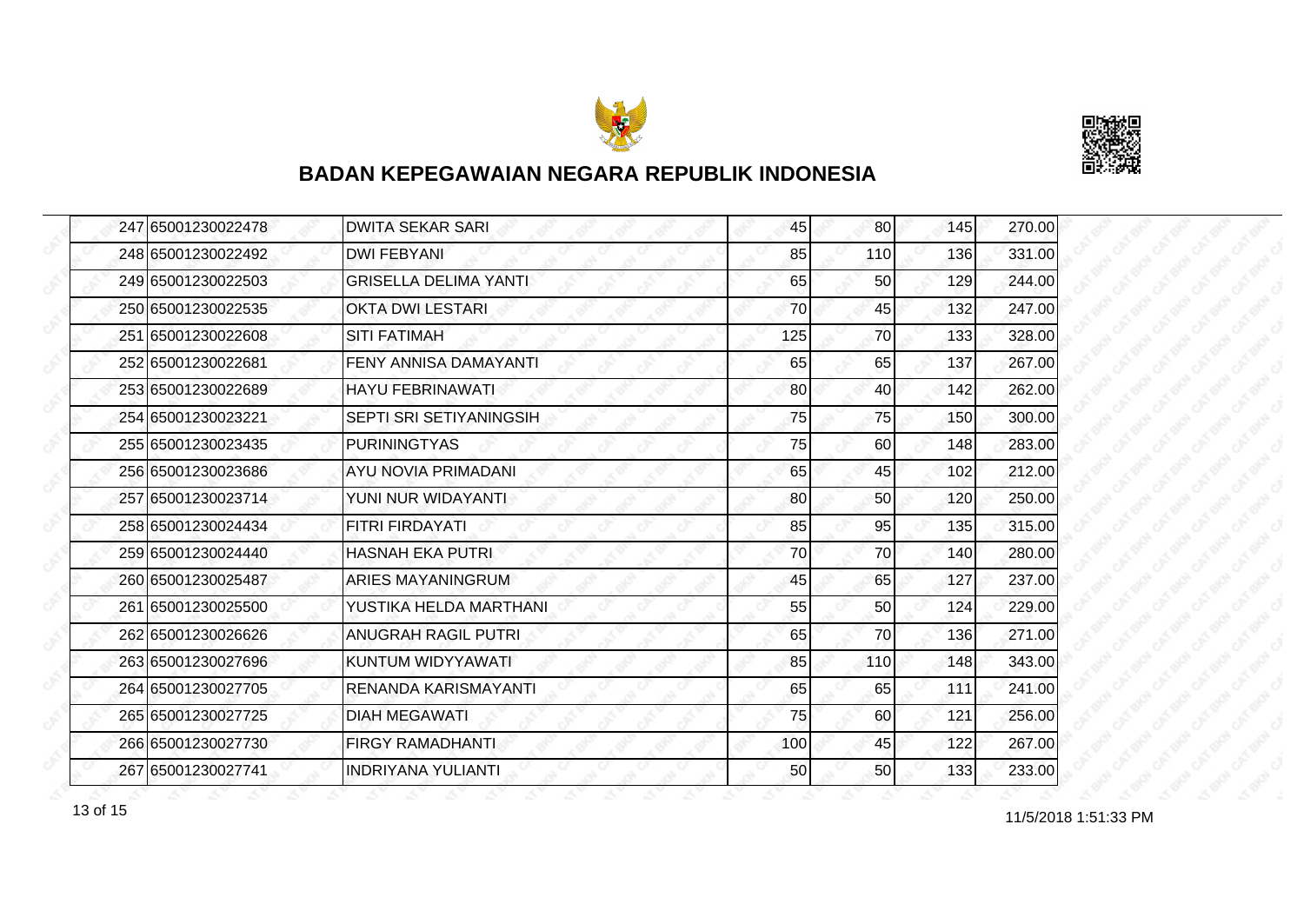



|  | 268 65001230027743 | <b>AGUSTINA PUJI LESTARI</b> | 55  | 35              | 103 | 193.00 |
|--|--------------------|------------------------------|-----|-----------------|-----|--------|
|  | 269 65001230027752 | ARIK KANITASARI              | 70  | 65              | 133 | 268.00 |
|  | 270 65001230027768 | NURUL KHASANAH               | 110 | 65              | 129 | 304.00 |
|  | 271 65001230027770 | <b>IMRO'ATUS SHOLIKHAH</b>   | 60  | 60              | 127 | 247.00 |
|  | 272 65001230027778 | VITA NAFILATUL HUSNA         | 85  | 70              | 123 | 278.00 |
|  | 273165001230027786 | YENIZE NOVITASARI            | 105 | 80              | 125 | 310.00 |
|  | 274 65001230027793 | DWI PUTRI AZIZAH AMIN        | 90  | 85              | 129 | 304.00 |
|  | 275 65001230027801 | PUTRI RIMBA MIFTAQUL KASANAH | 85  | 75              | 128 | 288.00 |
|  | 276 65001230027807 | <b>SITI ROMLAH</b>           | 40  | 70              | 111 | 221.00 |
|  | 277 65001230027812 | THESA JULIA RIZKI SAMSUDIN   | 75  | 90 <sub>0</sub> | 138 | 303.00 |
|  | 278 65001230027923 | <b>TITIN PUSPITA</b>         | 65  | 45              | 123 | 233.00 |
|  | 279 65001230027931 | <b>APRILIA SAFITRI</b>       | 90  | 95              | 125 | 310.00 |
|  | 280 65001230027932 | <b>EKA SAPITRI</b>           | 45  | 30 <sup>1</sup> | 113 | 188.00 |
|  | 281 65001230027965 | RIZKY MUJI SIH ARNANI        | 35  | 70              | 115 | 220.00 |
|  | 282 65001230027971 | YENI DWI WIBAWANINGSIH       | 65  | 30              | 114 | 209.00 |
|  | 283 65001230027980 | NURUL MANAZILATUS SHOIMAH    | 55  | 60              | 118 | 233.00 |
|  | 284 65001230028036 | <b>ENI WIDIANTI</b>          | 85  | 80              | 119 | 284.00 |